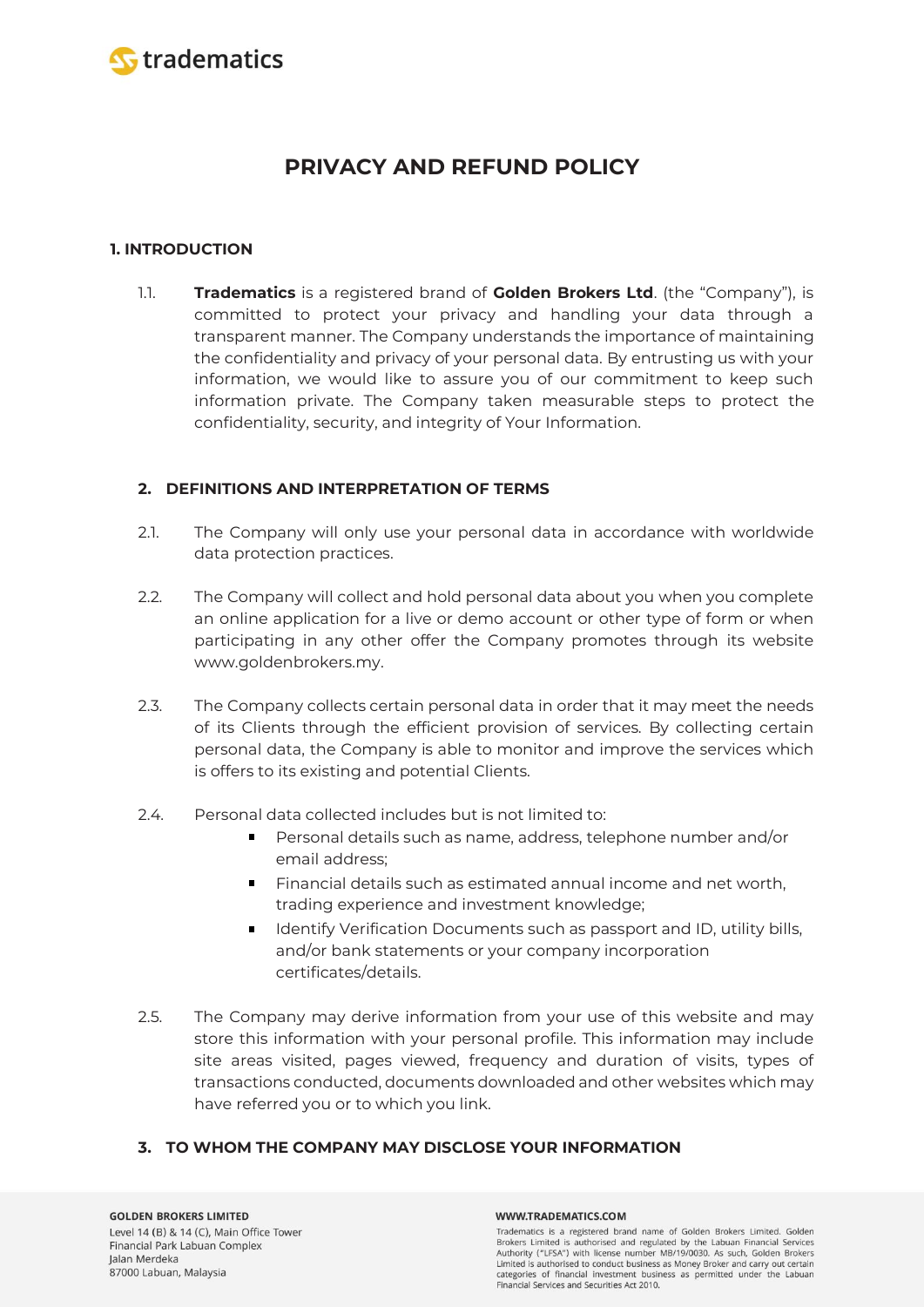

- 3.1. As part of using your personal information for the purposes set put above, we may disclose your information to:
	- Service providers and specialist advisers who have been contracted to  $\mathbf{R}^{\mathrm{max}}$ provide us with IT, financial, regulatory, compliance, accounting and/or other services;
	- **EXECONTREGIVE CONTREGIVER CONTREGIVER** Contracted Introducing Brokers with whom the Company has closed relationships and who are exclusively working for the Company;
	- **Requilatory Authorities;**
	- Anyone authorised by you;
	- Relevant authorities to investigate or prevent fraud, money laundering or other illegal activity;
	- The Company's employees so as to exercise their duties to further the Agreement between us, or to assure the efficient functioning of our Platform, the Automatic Orders and the Trading Data functions.
- 3.2. The Company requires from organisations outside the Company who handle or obtain personal information to acknowledge the confidentiality of this information, undertake to respect any individual's right to privacy and comply with all the relevant data protection laws and this privacy notice.

# **4. USE OF PERSONAL DATA**

- 4.1. The Company may use your information for any one or more of the following purposes:
	- $\blacksquare$ To confirm your identity;
	- **To maintain your personal profile;**
	- To access your suitability to the products and services we provide;
	- **To provide the services to you that you have requested including** processing transactions;
	- To provide you with transaction and post transaction related services;
	- To inform you of products and/or services that may be of interest to you;
	- To keep you updated on the issues that are relevant to your business relationship with us;
	- To tailor the website to your needs and interests:
	- To analyze impersonalized statistical data to enable us to provide you with better products and/or services;
	- To administer your account and monitor its conduct and assess and analyze any credit limit, including, the interest rate, fees and other charges to be applied to the Client's Account;
	- To pass your personal data to third parties for marketing purposes without prior written consent;

### 4.2. **Retention of Personal Data**

The Company will, as required by law, retain your Personal Data on record for a period of at least five (5) years, which is calculated after the execution of the

### **GOLDEN BROKERS LIMITED**

Level 14 (B) & 14 (C), Main Office Tower Financial Park Labuan Complex Jalan Merdeka 87000 Labuan, Malaysia

#### WWW.TRADEMATICS.COM

Tradematics is a registered brand name of Golden Brokers Limited. Golden Brokers Limited is authorised and regulated by the Labuan Financial Services Authority ("LFSA") with license number MB/19/0030. As such, Golden Brokers Limited is authorised to conduct business as Money Broker and carry out certain categories of financial investment business as permitted under the Labuan Financial Services and Securities Act 2010.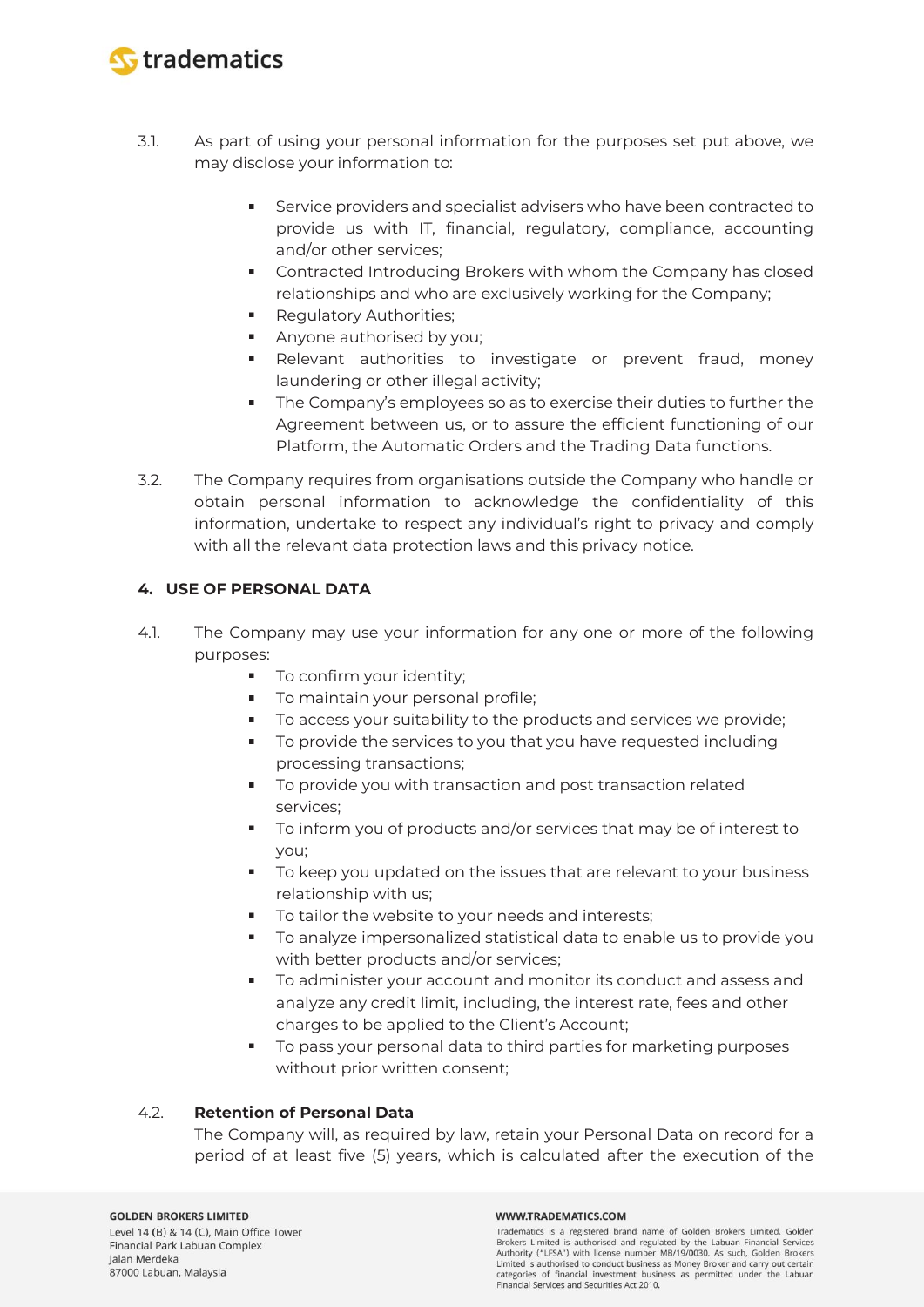

transactions or the termination of the business relationship or in case of termination of our business relationship.

### 4.3. **Monitoring and Recording**

The Company will, as required by law, monitor and record any communication you have with us whether in writing, by phone or by electronic mail.

### 4.4. **Consent**

You consent to the Company using your personal data for the above-stated purposes

### **5. YOUR RIGHTS**

- 5.1. You are not obligated to provide any of the personal data requested by the Company. In the absence of this information, however, the Company may not be able to open an account for you where the information is requested in on an application form, or to provide you with any other services, information or assistance you have sought.
- 5.2. Under the protection legislation, you have (subject to certain exceptions) the right to request any personal data the Company holds about you and to inform the Company of any perceived inaccuracy. We may charge a fee to cover the associated administrative costs.
- 5.3. You may inform the Company at any time that your personal details have changed or that you wish the Company to delete personal data we hold about you by emailing us. The Company will change or delete your personal data in accordance with your instructions, except to the extent that we are required to hold your personal data for regulatory or legal purposes, to provide you with the services you have requested or to maintain adequate business records.
- 5.4. If you have any questions, complaints or requests, please write to the Company, verifying your identity and setting out in full what information you require. If a complaint is not resolved by the Company to your satisfaction, you may complain to the Information Commissioner.

# **6. CONSENT**

- 6.1. The use of your personal information requires your consent, such consent will be provided in accordance with the Client Agreement that it is provided to you during the account opening procedure and is also available on the Company's website(s).
- 6.2. The Company shall rely on the provided consent as its legal basis for processing your personal data. You have the right at any time to withdraw that consent by contacting us via phone or via email.

#### WWW.TRADEMATICS.COM

Tradematics is a registered brand name of Golden Brokers Limited. Golden Brokers Limited is authorised and regulated by the Labuan Financial Services Authority ("LFSA") with license number MB/19/0030. As such, Golden Brokers Limited is authorised to conduct business as Money Broker and carry out certain categories of financial investment business as permitted under the Labuan Financial Services and Securities Act 2010.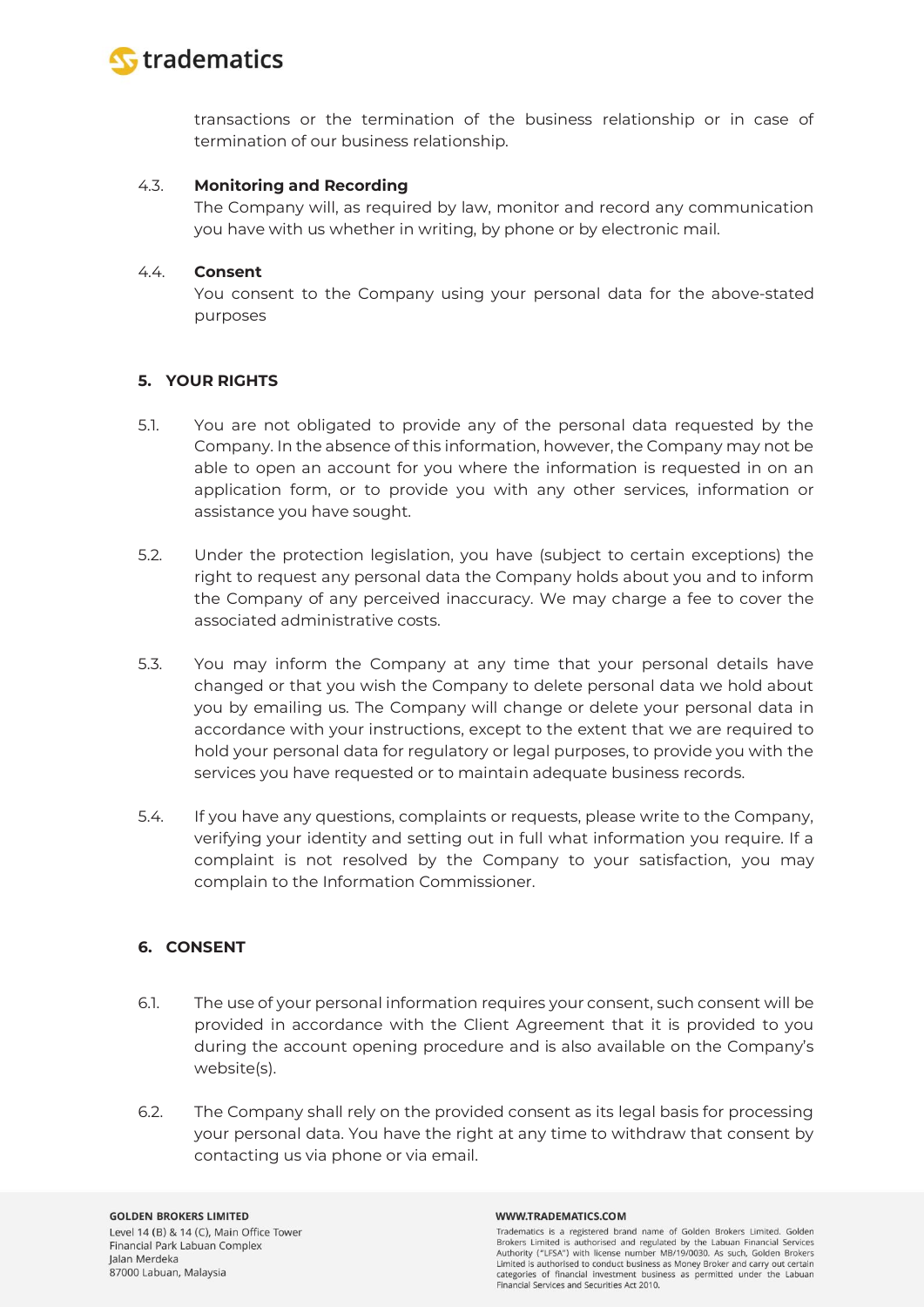

# **7. SECURITY**

- 7.1. The Company adopts strong measures to protect the security of your Personal Data and to ensure it is not accessed by unauthorized persons. Access to Personal Data is restricted to employees and authorized service providers who need it to perform their work. You must not share or disclose your log in details with any third party.
- 7.2. The Company takes strong precautions to protect your personal data from loss, theft, copying, misuse, unauthorized access or disclosure, alteration, or destruction. Measures include encryption during data transmission, strong authentication mechanisms and separation of machines and data to provide secure areas.

# **8. RETURN POLICY**

8.1. We do not cancel realized trade transactions. So, in this respect we would like to stress out that before you place and order you should have a clear understanding that a refund is not possible. Therefore, the full refunds can only be issued by us if the funds that were deposited in the trading account were not used to open any trades. In this case the full refund is possible. Further to that we issue refunds in case of withdrawals

In unlikely situation when client did not open any position and a financial loss occurred in the trading account as a direct result of misconduct of any of the employees, we will issue a full refund.

# **9. AMENDMENTS OF PRIVACY AND REFUND POLICY**

from the trading account.

9.1. The Company reserves the right to make changes this Privacy and Refund Policy from time to time for any reason and will notify you of such changes by posting an updated version of this Privacy Policy on this website. You are responsible for regularly reviewing this Privacy Policy and if you use this website after any such changes are published, such use shall constitute your agreement to such changes.

### **10. LANGUAGE**

Tradematics is a registered brand name of Golden Brokers Limited. Golden Brokers Limited is authorised and regulated by the Labuan Financial Services Authority ("LFSA") with license number MB/19/0030. As such, Golden Brokers Limited is authorised to conduct business as Money Broker and carry out certain categories of financial investment business as permitted under the Labuan Financial Services and Securities Act 2010.